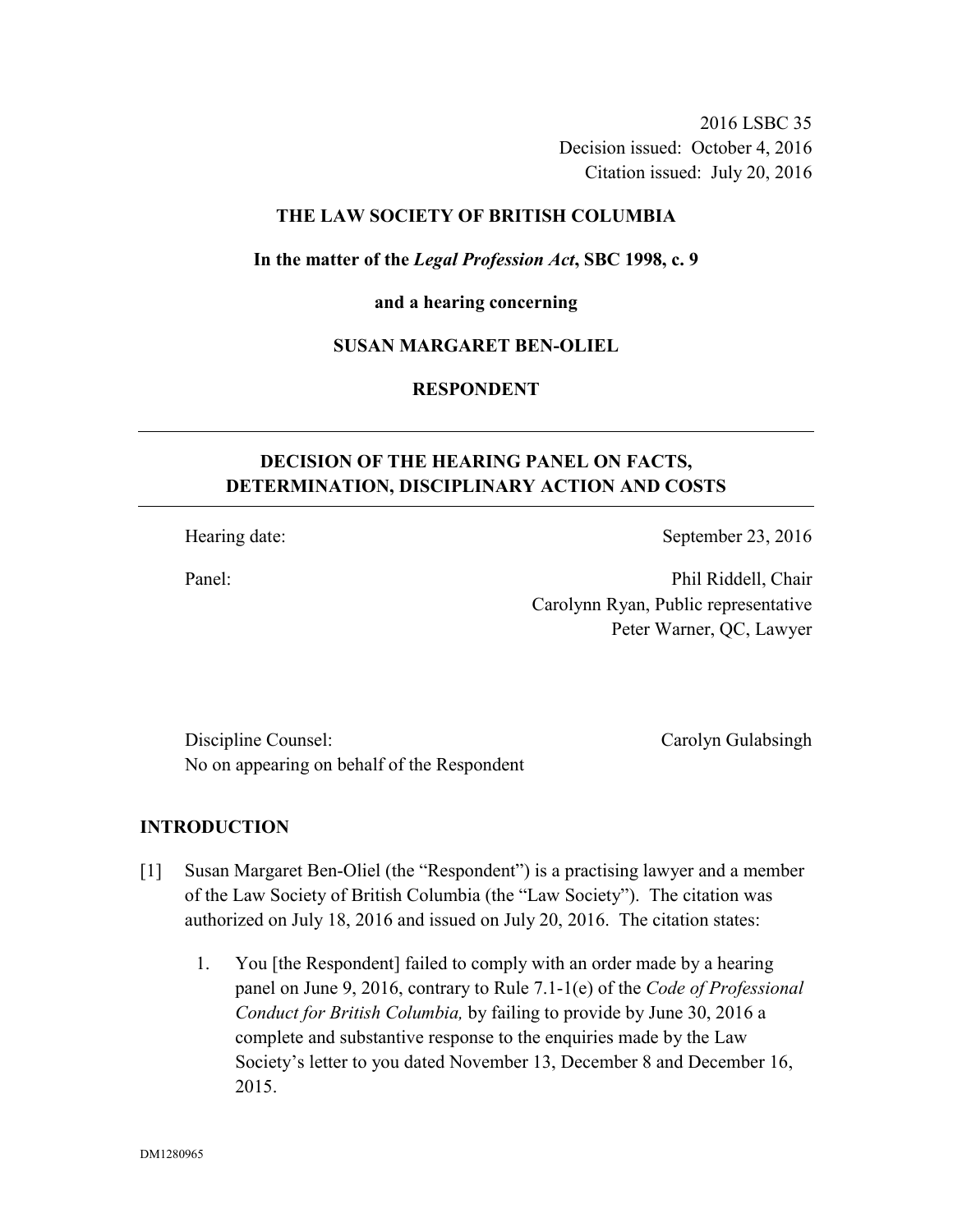- 2. This conduct constitutes professional misconduct or a breach of the Act or Rules pursuant to s. 38(4) of the *Legal Profession Act.*
- [2] This is a summary hearing conducted under Rule 4-33. It proceeded by way of affidavit evidence.
- [3] The Respondent did not appear at the hearing, and the hearing proceeded in her absence.
- [4] At the conclusion of the hearing the Panel found that the Respondent had committed professional misconduct in the manner set out in the citation. The Panel imposed a suspension, being the longer of two months consecutive to any suspension the Respondent has already been ordered to serve, or the date of her compliance with the Order of the hearing panel of June 9, 2016, and with an order for costs in the amount of \$1,258.09, with the costs being payable by October 31, 2016. We advised that our written reasons would follow, and these are our reasons.

# **NON-ATTENDANCE BY RESPONDENT**

- [5] The hearing commenced at 9:30 am, and the Respondent did not appear. The panel stood the hearing down until 9:55 am to be sure that the Respondent had an opportunity to appear if she was just "late." By 9:55 am the Respondent had still not appeared.
- [6] Section 42(2) of the *Legal Profession Act* permits a hearing panel to proceed in the absence of the Respondent. Section  $42(2)$  requires that, to do so, the Panel must be satisfied that the Respondent was served with the Notice of Hearing.
- [7] The Respondent was served with a copy of the citation by email and courier on July 20, 2016, pursuant to Rule 4-19. Rule 10-1(6) and Rule 10-1(7) deem service on the Respondent on the day after delivery.
- [8] The Respondent was served by courier with the Notice of Hearing and other hearing materials on August 9, 2016.
- [9] On August 25, 2016 the Respondent was served with the materials that counsel for the Law Society intended to rely upon at this hearing.
- [10] The Respondent was advised that the hearing could proceed in her absence in the citation, in the Notice of Hearing, and in correspondence from the Law Society.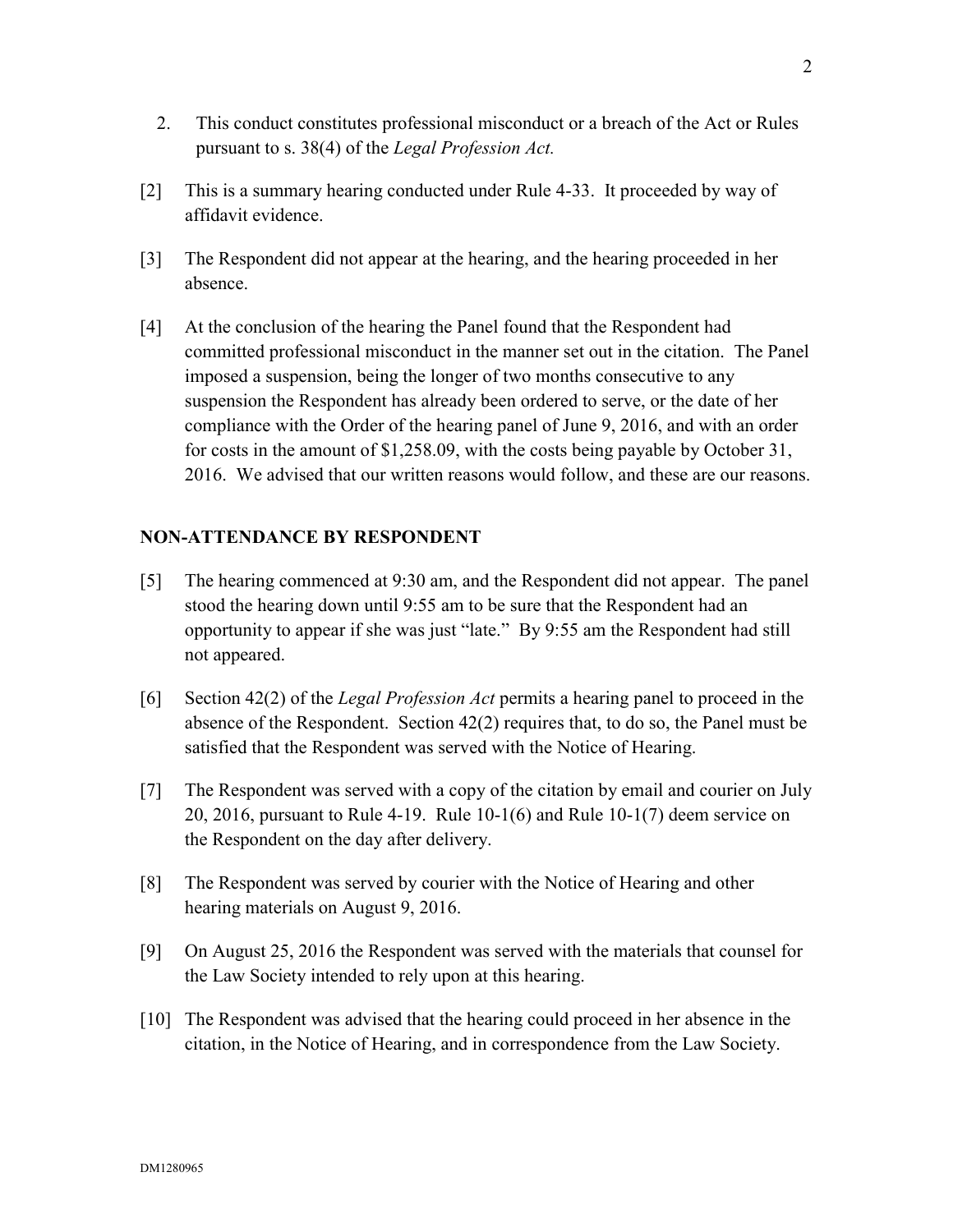- [11] The Respondent sent an email to two staff at the Law Society at 7:30 am on the day of the hearing indicating that she was aware of the hearing.
- [12] In these circumstances, the Panel proceeded in the absence of the Respondent pursuant to s. 42(2) of the *Legal Profession Act*.

### **SERVICE OF CITATION**

[13] The Law Society served the Respondent with the citation on July 20, 2016. We find compliance with Rule 4-19.

### **PRINCIPLES**

- [14] The Law Society bears the onus of proof on the balance of probabilities: *Law Society of BC v. Tak*, 2009 LSBC 25.
- [15] A lawyer has an obligation to comply with orders made under the *Legal Profession*  Act and the Law Society Rules: (Rule 7.1-1 of the *Code of Professional Conduct for British Columbia*).
- [16] In *Law Society of BC v. Jessacher,* 2016 LSBC 11, the hearing panel found, and we agree, that:

Where a hearing panel, having found the citation is proven, issues to a lawyer an order designed to enforce performance, non-compliance with that order is not an option.

[17] In determining if a respondent's conduct constitutes professional misconduct, the test was set out in *Law Society of BC v. Martin,* 2005 LSBC 16:

> The real question to be determined is essentially whether the Respondent's behaviour displays culpability which is grounded in a fundamental degree of fault, that is, whether it displays gross culpable neglect of his duties as a lawyer.

## **FACTS**

[18] On June 9, 2016 a hearing panel made an Order that the Respondent "provide a complete and substantive response to the enquiries made in the Law Society's letters to her dated November 13, 2015, December 8, 2015 and December 16, 2015 by June 30, 2016" (the "Order"). The Order was served on the Respondent in the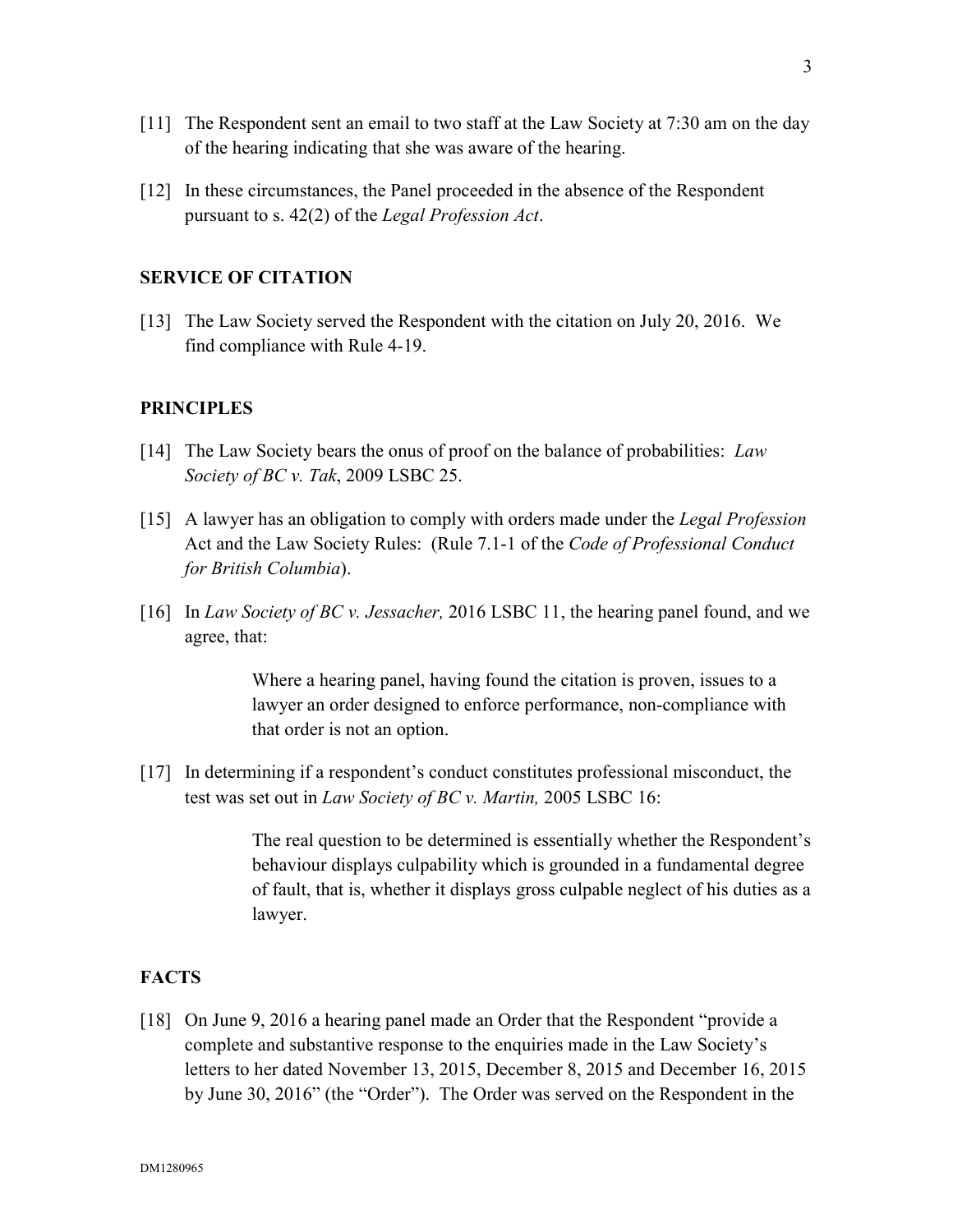manner ordered by the hearing panel and within time limits set out by the hearing panel.

[19] The Respondent did not provide a response of any sort to the Law Society by June 30, 2016.

### **DETERMINATION ON FACTS**

- [20] The Respondent has failed to comply with the Order of the hearing panel made June 9, 2016. There has been no explanation provided for the failure to comply.
- [21] This is *prima facie* evidence of professional misconduct, and the Respondent has not provided any evidence, let alone evidence to the standard of a persuasive burden, to explain her failure to comply with the Order.
- [22] The Respondent's conduct in failing to comply with the Order constitutes professional misconduct. The allegations as set out in the citation have been proved by the Law Society on the balance of probabilities.

### **DISCIPLINARY ACTION**

- [23] The purpose of the discipline process is not to punish or exact retribution; it is to discharge the Law Society's statutory obligation as set out in s. 3 of the *Legal Profession Act* to protect the public interests in the administration of justice: *Law Society of BC v. Hill*, 2011 LSBC 16.
- [24] The factors in assessing a penalty are set out in *Law Society of BC v. Ogilvie*, 1999 LSBC 17, [1999] LSDD No. 45. The *Ogilvie* factors that are relevant in this case are:
	- (a) The nature and gravity of the conduct proven;
	- (b) The previous character of the Respondent, including details of prior discipline;
	- (c) Whether the Respondent has acknowledged the misconduct and taken steps to redress the wrong and the presence or absence of other mitigating factors;
	- (d) The need for specific and general deterrence; and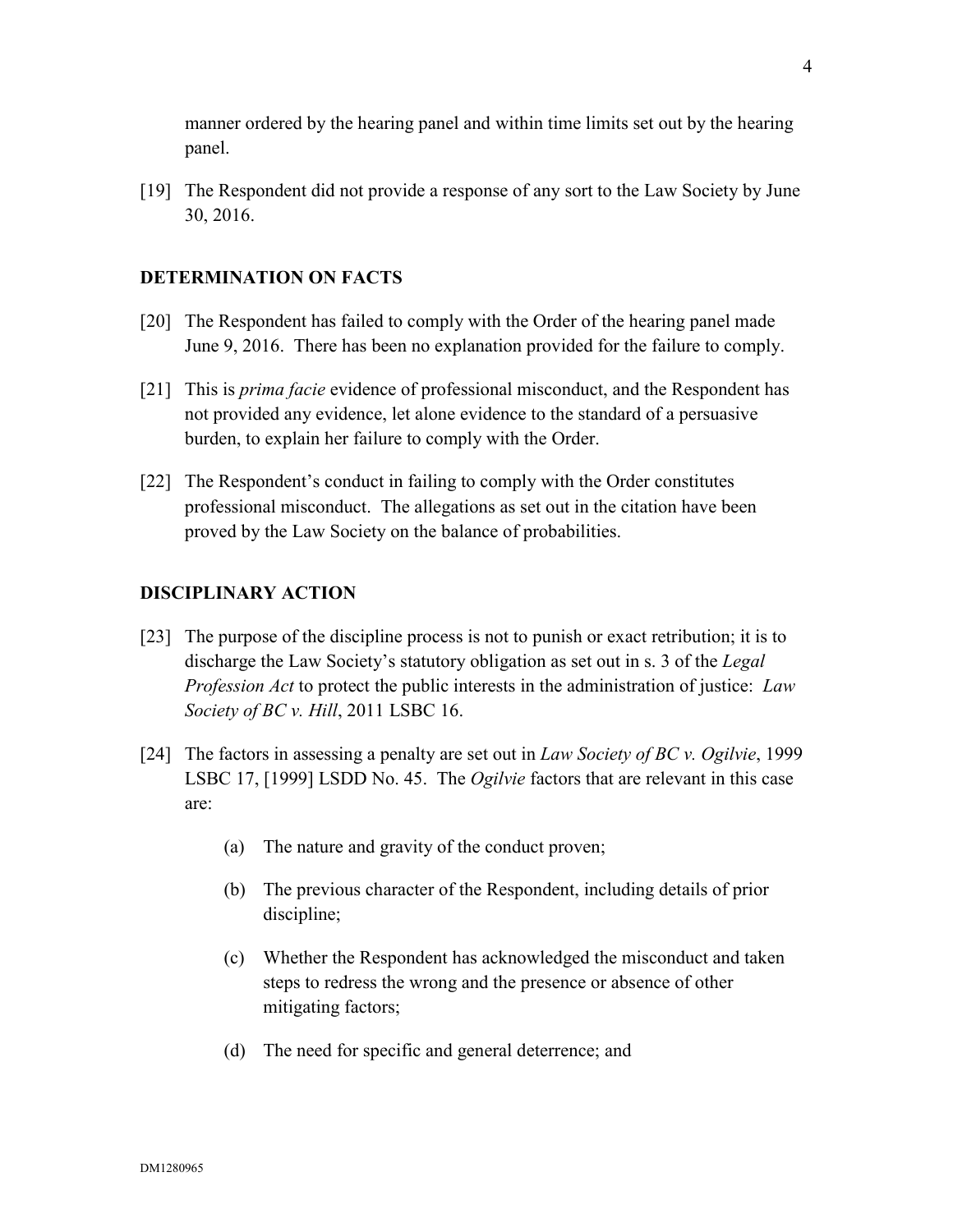- (e) The need to ensure the public's confidence in the integrity of the profession.
- [25] The hearing panel in *Ogilvie* said at para. 9:

In determining an appropriate penalty, the panel must consider what steps might be necessary to ensure that the public is protected, while also taking into account the risk of allowing the respondent to continue to practice.

- [26] The regulation of the legal profession in the public interest is the principal purpose of the Law Society. The effective regulation of the profession requires that members of the profession comply with the orders made by the Law Society. The failure to comply with an order of the Law Society made pursuant to the *Legal Profession Act* impacts upon the ability of the Law Society to regulate the profession in the public interest and undermines the public's confidence in the integrity of the profession. The breach of an order of a hearing panel requires a penalty that not only specifically deters the Respondent, but also provides a general deterrence to the profession as a whole. We find the Respondent's impugned conduct a grave case of profession misconduct.
- [27] The Respondent has been a member of the Law Society since 1994. The Respondent's seniority in the profession is an aggravating factor.
- [28] The Respondent has a Professional Conduct Record, as defined by Law Society Rules, which consists of:
	- (a) Conduct Review conducted on May 26, 2010 when she misled a client about the status of a file and misled her employer when she was confronted. The conduct review subcommittee recommended that no further action be taken;
	- (b) An administrative suspension from April 1, 2016 to May 5, 2016 for failing to report the completion of her 2015 Continuing Professional Development;
	- (c) On June 9, 2016 a hearing panel found that the Respondent had committed professional misconduct with regard to a citation issued on January 19, 2016 for failing to provide a complete and substantive response to enquiries made by the Law Society. She was ordered to provide substantive responses to the Law Society enquiries, pay a fine in the amount of \$3,500 and costs in the amount of \$1,272.93. The hearing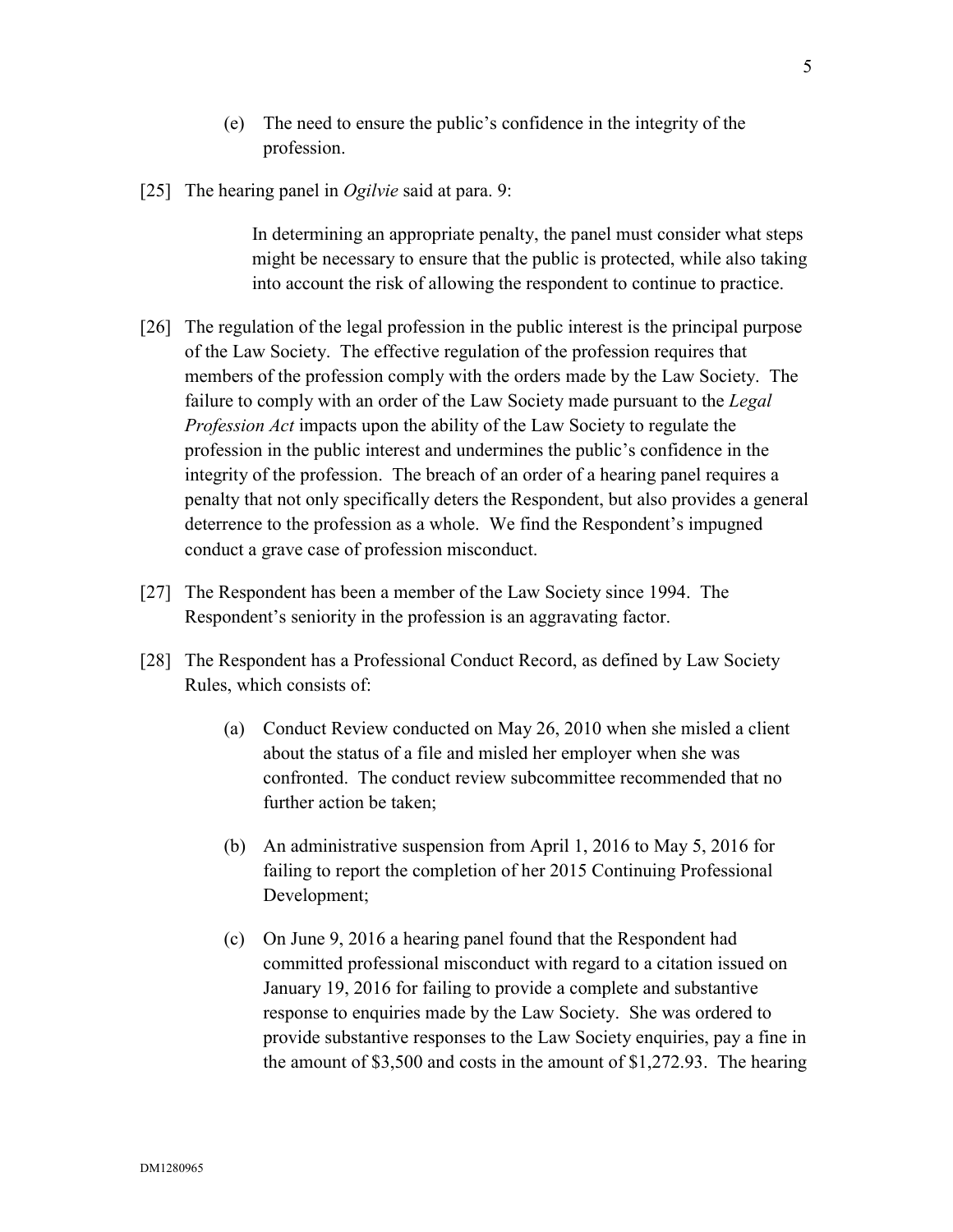panel made the Order, which the Respondent has been found to have breached; and

- (d) On September 1, 2016 a hearing panel found that the Respondent had committed professional misconduct with regard to a citation issued on June 24, 2016 for failing to provide a complete and substantive response to the Law Society with regard to two investigations. She was ordered to provide responses to the enquiries by September 6, 2016, ordered to pay costs of \$1,296.91 and was suspended from the practice of law for a period of four months commencing October 1, 2016.
- [29] Her past conduct is an aggravating factor.
- [30] The Respondent has not rectified the breach or acknowledged the breach of the Order. This is an aggravating factor.
- [31] Counsel for the Law Society has provided several cases with regard to the range of disciplinary action that has been imposed in cases of breach of an order of a hearing panel. These cases are: *Jessacher*; *Law Society of BC v. Welder,* 2012 LSBC 18; *Law Society of BC v. Coutlee*, 2010 LSBC 27; and *Law Society of BC v. McLean,* 2015 LSBC 06. These cases provide a range of disciplinary action from fines to suspensions.
- [32] The breach of an Order is a grave case of professional misconduct and requires the imposition of a suspension given the considerations from *Ogilvie* that are applicable in this case, in particular, the maintenance of public confidence in the integrity of the profession, the need for general and specific deterrence, the grave nature of the misconduct, and the Respondent's Professional Conduct Record. But for the fact that the hearing panel of September 1, 2016 imposed a four-month suspension commencing October 1, 2016, a longer suspension would have been imposed.
- [33] The Respondent should serve a significant period of suspension, and she should not be allowed to practise law until she has complied with the Order. A suspension that ended upon the Respondent's compliance with the Order could allow her to avoid the suspension that her conduct deserves by her immediate compliance with the Order. It is for this reason that the Respondent will be suspended for two months, consecutive to any suspension the Respondent has been ordered to serve. If, at that time, she has not complied with the Order of the hearing panel of June 9, 2016, she will remain suspended until she does comply. We make that order pursuant to section 38(5)(d) of the *Legal Profession Act.*